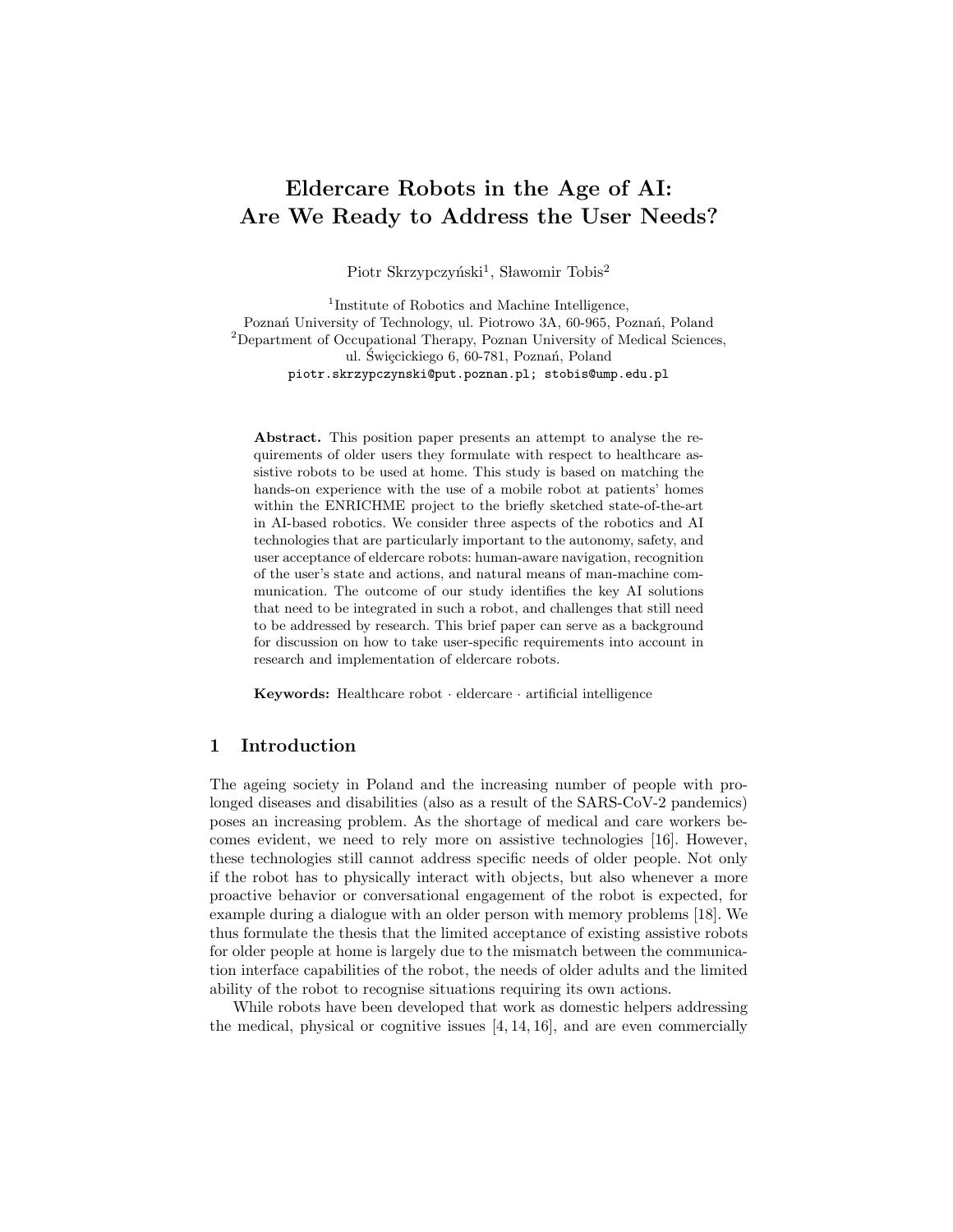#### P. Skrzypczyński and S. Tobis 117

available, they are complicated and expensive. However, the last decade witnessed enormous progress in AI-based robotics that opened new possibilities, such as affordable 3-D sensing and powerful machine learning methods. Hence, in this short paper we provide a simple case study of the requirements by an average older person interested in having a robotic helper at home, and then we identify the AI and robotic technologies that are crucial to better acceptance of such a robot at home.

# 2 Do We Really Know the User Needs?

Important user experience concerning the use of an autonomous robot to support older people with mild cognitive impairment (MCI) was gathered in the ENRICHME project [13]. The project investigated user acceptance, attitude towards the robot, perception of the robot and the perceived levels of its naturalness, animacy and intelligence. Whereas the results showed high acceptance of the robot in the context of enjoyment and positive social influence, the perceived level of usefulness, and the social presence were scored somewhat lower, with the participants, who were more computer savvy being less afraid of using the robot.

In order to illustrate the exemplary needs of an older person, we present one case, already in the context of the new pandemic situation. Mrs. Zofia is 78 years old and lives alone in a large apartment block. Her children and grandchildren are in constant telephone contact with her. She has no friends in the area where she lives, so she has to cope with everything on her own. Before the pandemic she used to meet frequently with her friends, but now they only call each other for fear of COVID-19. Zofia does not use a computer. Although she has a modern smartphone, she does not know its functions. Zofia has suffered from hypertension, diabetes and hypothyroidism for many years. She takes a lot of medications, and sometimes forgets to take them at the right time, and then it happens that she takes the whole day's medication at once. She often looks for various items - such as her glasses or keys. Since the beginning of the pandemic she has felt lonely as she leaves the house less often. She is independent in her daily activities, she still does a little shopping herself and cooks for herself (however, not every day). Sometimes she forgets to eat the dinner she cooked the day before. She knows that if someone was with her, she would be more mobilised.

The user needs that are identified in this case study are as follows: (i) reminders about medication; (ii) reminders about food and drink; (iii) help with cooking – showing recipes and how to prepare them; (iv) physical exercise; (v) cognitive exercises; (vi) leisure activities, "to have someone over"; (vii) help with finding objects. One important observation is that these needs are mostly related to gathering and processing information, rather than physical help given by someone. Hence, they can be addressed by a robot that is mechanically simple (a manipulator arm is not needed), and therefore affordable. However, this robot must have advanced perceptual, cognitive and learning capabilities, in order to interact with the user and to recognise the semantics of the environment, as well as the meaning of the actions it needs to take.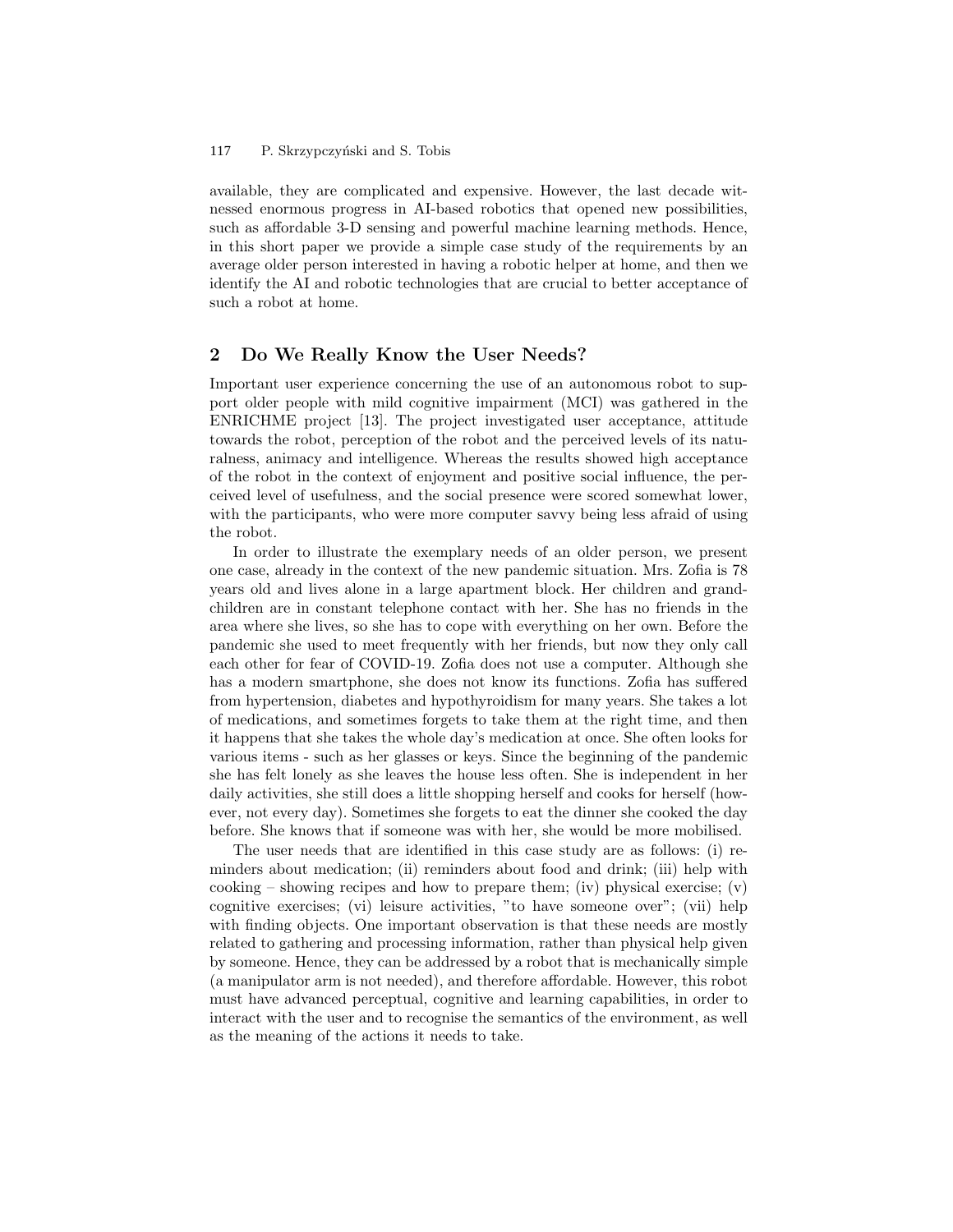# 3 Key AI and Robotics Technologies

Considering the presented case study, and the results of previous investigations concerning healthcare robots for the elderly in home environments [10, 14, 13], we select three areas of technological improvements that are crucial for addressing the needs of older users that have to live with autonomous robots as their companions and domestic helpers.

### 3.1 Human-aware Navigation in Home Environment.

A fundamental ability of an autonomous robotic companion is to navigate safely and accurately in home environment, which can be cluttered, semi-structured, and non-stationary. Accurate localisation that exploits laser, visual or RGB-D sensing is necessary to interact with objects at known locations. Recent algorithms combine learned object detection and/or semantic segmentation with Simultaneous Localization and Mapping (SLAM) techniques in order to provide high localisation accuracy in dynamic environments [9]. Global localisation [21] is necessary whenever the robot gets lost due to perception failures, occlusions, etc., or it starts operating in a new environment. A robot should plan its motion taking into account the information about the user activity to avoid collisions with humans. Also spaces, where activities are performed, and affordance spaces that denote potential activity spaces (e.g. an area next to a couch or chair) should be considered to determine what areas should not be traversed at the given moment [12]. The planning algorithms should also consider social conventions and the interpersonal zones that correspond to certain actions [18].

### 3.2 Recognition of the User's State and Actions.

A healthcare robot should observe the older user in order to respond quickly in case a dependent person goes through a distress situation. To implement this, the robot needs to identify humans, distinguish the user from others, and identify the pose of the person. Person detection is accomplished using 2-D laser, RGB-D, visual or thermal data, with best results provided by multi-sensor systems, e.g. the one used in ENRICHME [3] that combined laser, RGB-D and thermal perception. Recent person detection, pose estimation [19], and re-identification solutions are mostly based on deep neural networks [17] that outperform classic approaches by a large margin when implementing classification or semantic segmentation tasks [15]. One important issue for eldercare robots is fall detection, as for the older population, over one-third of falls lead to major injuries. While there are some fall detection techniques based on wearable sensors, vision-based methods are most appropriate for an autonomous robot [7]. These methods can recognise human pose, human movement or both, and detect a fall in case the established criteria are met. Convolutional or recurrent neural networks are used to detect falls, with the LSTMs being able to handle the dynamics in image sequences [7]. Detection and classification of potential obstacles can be also used to prevent falls by alerting the user before a dangerous situation occurs [6].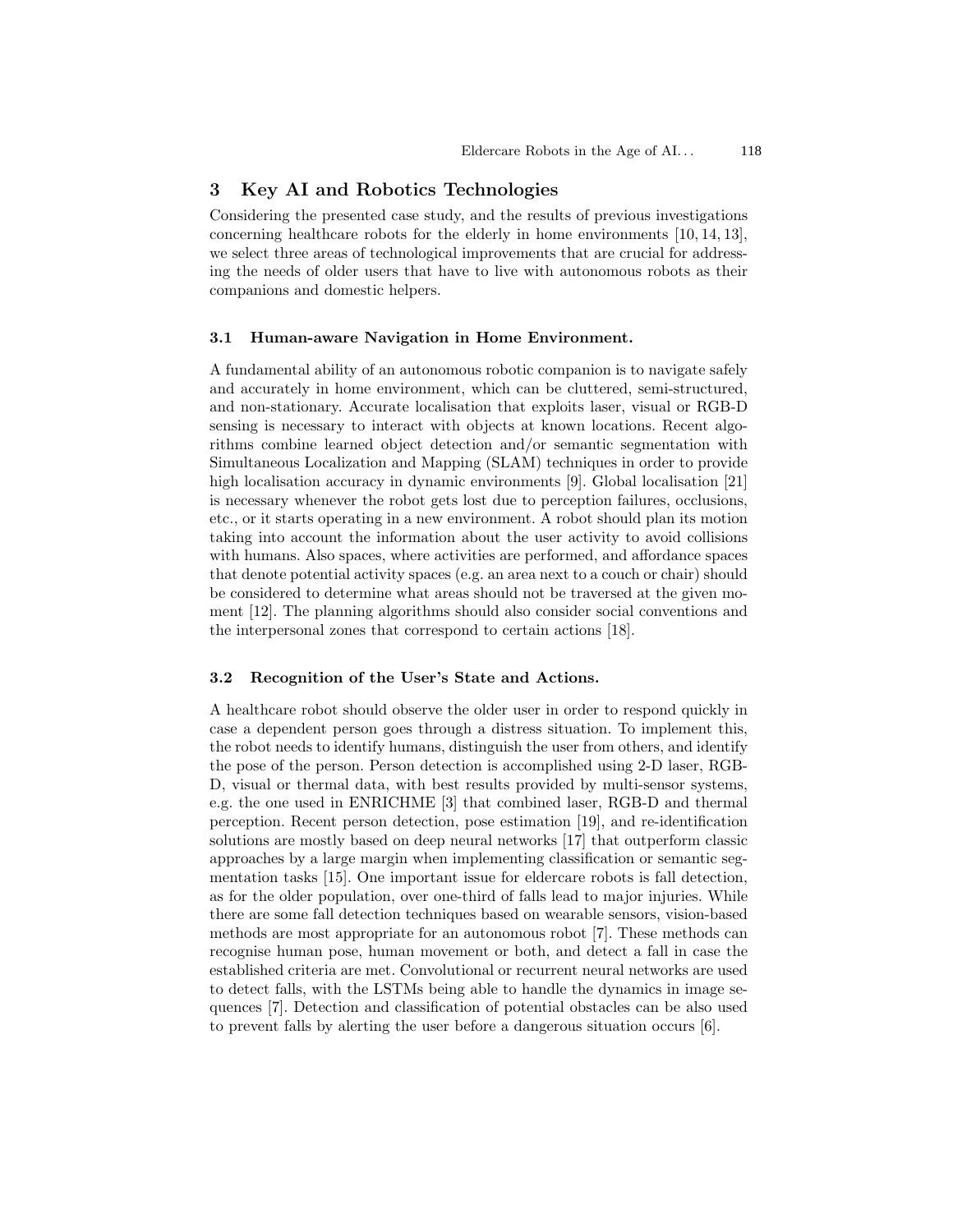#### P. Skrzypczyński and S. Tobis 119

# 3.3 Information Processing for Efficient and Intuitive Communication.

The conversational abilities of a healthcare robot for older adults are central in the light of the identified user requirements. Conversation methods leverage Natural Language Processing (NLP) techniques [8], and a broad family of planning and reasoning algorithms [1]. Particularly relevant is the capability of producing contextualised interactions that may range from reminding healthy dietary suggestions [11], through helping to follow a rehabilitation programme at home, to supportive messages when it comes to react, for example, to an older person who is experiencing disorientation or memory problems [1]. The robot should respond actively to situations that were not pre-programmed by the developer; which is possible employing the Dual Process Theory [15], with an intuitive planning system that "thinks fast" whenever the response time is crucial and a deliberative component ("thinking slow") that optimises the plans. Machine learning should be leveraged to distill computation-intensive algorithms into learned policies to obtain a set of skill-specific experts that form the system of intuitive responses. It is important to engage the robot and user within a natural conversation with the content managed in real time [1]. Conversation based on speech seems to be a better way to attract the attention of an older user than employing an on-screen interface [18]. As the robot can gather user-specific data, including medical information and observational data, privacy and safety standards in processing of sensitive data must be carefully formulated and enforced [5].

Machine learning can also help in providing the older person with information and entertainment content gathered from the Internet, e.g. by implementing a customised recommendation mechanism and removal of fake news. The postulated ability to assist while preparing meals also can be implemented using machine learning techniques, as shown by the solution from [2], which suggests modifications to culinary recipes to address specific dietary requirements.

A much more challenging task is to find physical objects in the environment, to help users with memory or sight problems. This task was implemented in ENRICHME using RFID tagging [3], but can also be accomplished using visual sensing with learned object detectors and active perception [20].

# 4 Conclusion

This short position paper builds upon the previous research, mostly related to the ENRICHME project and published in the healthcare context, but confronts the identified requirements of older users with the recent AI and robotics developments, mostly based on the fast pace progress in machine learning. From this analysis we conclude that the key technologies in the areas of machine perception, state estimation (with respect to both the robot and the user) and planning are ready to be implemented in home healthcare robots. The remaining challenges concern mainly the more natural ways of communication based on speech processing and NLP, with the ability to learn the user's specific behavior and to use the information acquired from the external sources (e.g. the Internet) to help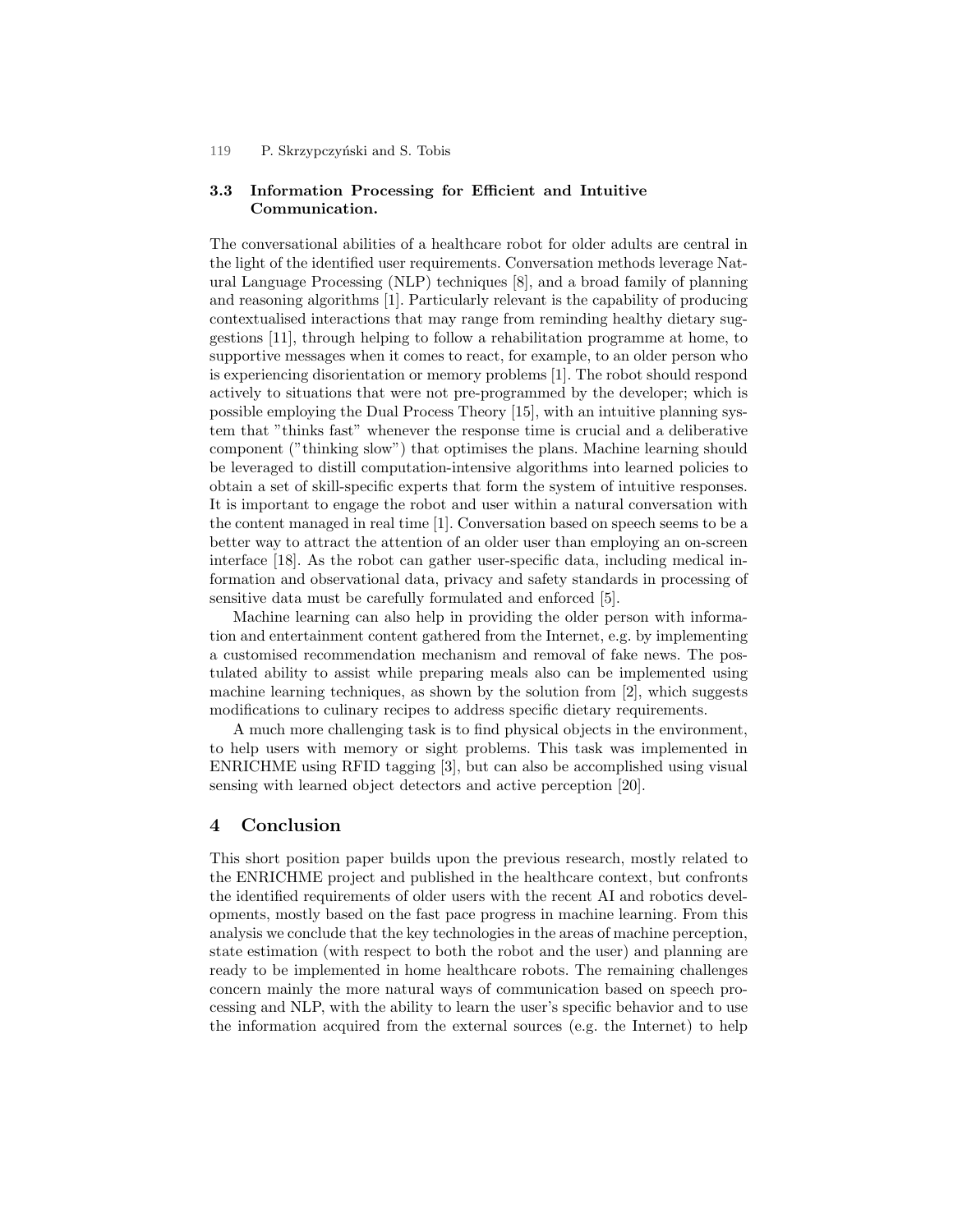the user in everyday activities, encouraging and advising the older person more like human companions do.

### References

- 1. De Benedictis, R., Umbrico, A., Fracasso, F., et al A Two-Layered Approach to Adaptive Dialogues for Robotic Assistance. IEEE Int. Conf. on Robot and Human Interactive Communication (RO-MAN), (2020), 82–89.
- 2. Bień, M., Gilski, M., Maciejewska, M., et al.: RecipeNLG: A Cooking Recipes Dataset for Semi-Structured Text Generation. Int. Conf. on Natural Language Generation, (2020), 22–28
- 3. Coşar, S., Fernandez-Carmona, M., Agrigoroaie, R. ENRICHME: Perception and Interaction of an Assistive Robot for the Elderly at Home. International Journal of Social Robotics, 12, (2020), 779-–805.
- 4. E. J. G. van der Drift, E. J. G., Beun, R., Looije, R., Blanson Henkemans, O. A., Neerincx, M. A.: A Remote Social Robot to Motivate and Support Diabetic Children in Keeping a Diary, ACM/IEEE Int. Conf. on Human-Robot Interaction (HRI), (2014), 463–470.
- 5. Fosch Villaronga, E., Felzmann, H., Pierce, R., et al.: Nothing Comes between My Robot and Me: Privacy and Human-Robot Interaction in Robotised Healthcare. Data Protection and Privacy: The Internet of Bodies, Hart Pub. (2018).
- 6. Gruszczyński, D., Stefańczyk, M.: Active fall prevention: robotic vision in AAL. arXiv:2103.09298v2, (2021).
- 7. Gutiérrez, J.; Rodríguez, V.; Martin, S.: Comprehensive Review of Vision-Based Fall Detection Systems. Sensors, 21, 947, (2021).
- 8. Jay, C., Hareem, S., Katelyn, B., et al.: Case Report: Utilizing AI and NLP to Assist with Healthcare and Rehabilitation During the COVID-19 Pandemic. Frontiers in Artificial Intelligence, 4, (2021).
- 9. Ji, T., Wang, C., Xie, L.: Towards Real-time Semantic RGB-D SLAM in Dynamic Environments. IEEE Int. Conf. on Robotics and Automation (ICRA), (2021), 11175–11181.
- 10. Lukasik, S., Tobis, S., Kropinska, S., Suwalska, A.: Role of Assistive Robots in the Care of Older People: Survey Study Among Medical and Nursing Students. Journal of Medical Internet Research, 22, (2020).
- 11. Lukasik, S., Tobis, S., Wieczorowska-Tobis, K., Suwalska, A.: Could Robots Help Older People with Age-Related Nutritional Problems? Opinions of Potential Users. International Journal of Environmental Research and Public Health, 15, (2018).
- 12. Möller, R., Furnari, A., Battiato, B., Härmä, A., Farinella, G.: A survey on humanaware robot navigation. Robotics and Autonomous Systems, 145, 103837, (2021).
- 13. Piasek, J., Wieczorowska-Tobis, K.: Acceptance and Long-Term Use of a Social Robot by Elderly Users in a Domestic Environment. Int. Conf. on Human System Interaction (HSI), (2018), 478–482.
- 14. Robinson, H., MacDonald, B. Broadbent, E.: The Role of Healthcare Robots for Older People at Home: A Review. Int. J. of Social Robotics, 6, (2014), 575—591.
- 15. Roy, N., Posner, I. Barfoot, T, et al.: From Machine Learning to Robotics: Challenges and Opportunities for Embodied Intelligence. arXiv, 2110.15245, (2021).
- 16. Sapci, A. H., Sapci, H. A.: Innovative Assisted Living Tools, Remote Monitoring Technologies, Artificial Intelligence-Driven Solutions, and Robotic Systems for Aging Societies: Systematic Review. JMIR Aging, 2(2), (2019).
- 17. Tian, Z., Chen, S., Wang, D., Lu, J.: A Survey of Person Re-identification Based on Deep Learning. Int. Conf. on Computing and Pattern Recognition, (2021), 36—42.